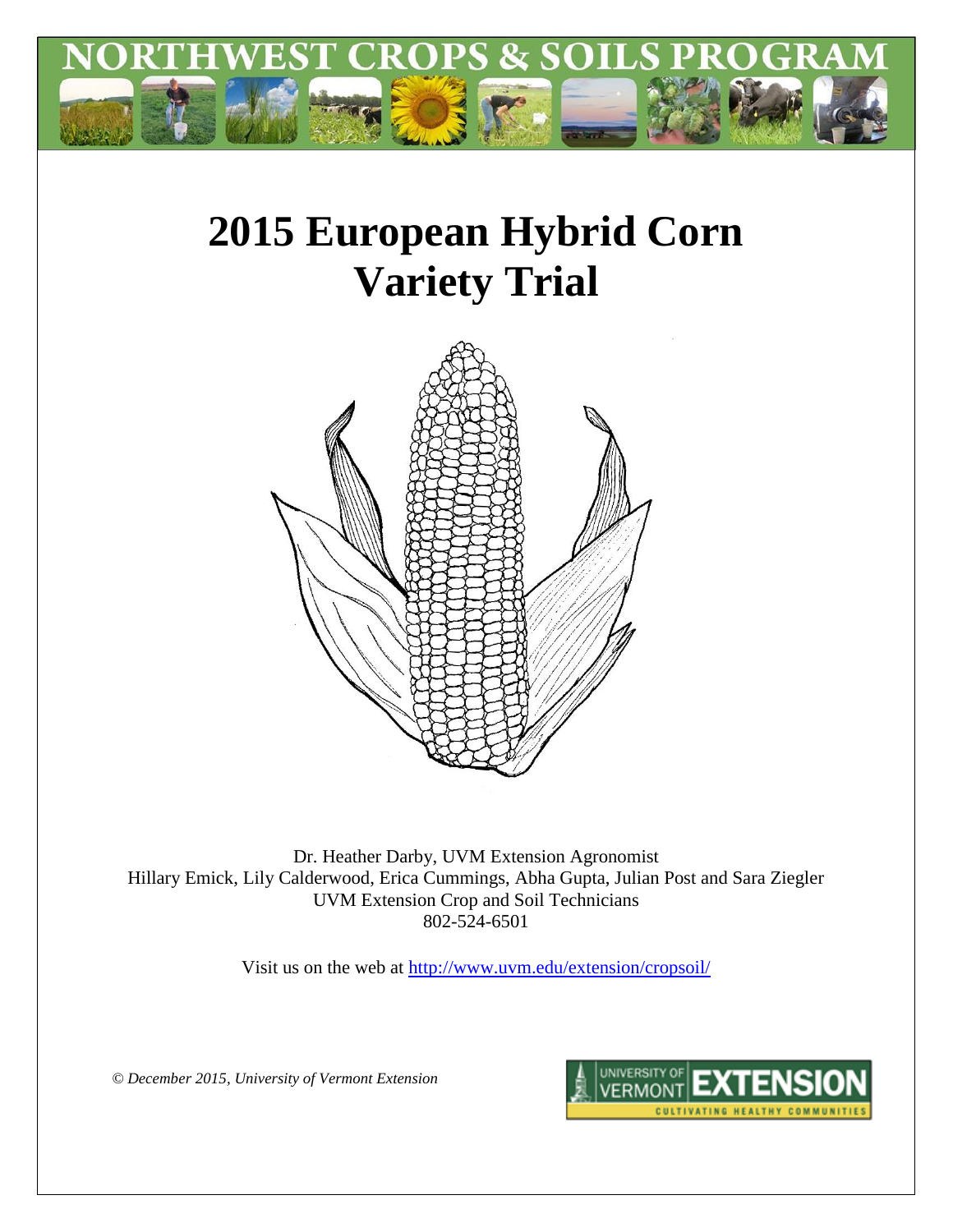#### **2015 EUROPEAN HYBRID CORN VARIETY TRIAL Dr. Heather Darby, University of Vermont Extension heather.darby[at]uvm.edu**

The University of Vermont Extension Northwest Crops and Soils Program conducted a grain corn variety trial in 2015 to provide unbiased performance comparisons of rapidly maturing European hybrid grain corn varieties developed in Eastern Europe for regions with short growing seasons similar to Vermont's climate. It is important to remember that the data presented are from a replicated research trial from only one location in Vermont and represent only one season. These varieties are being trialed to evaluate their suitability to the Vermont climate.

## **MATERIALS AND METHODS**

The trial was conducted at Borderview Research Farm in Alburgh, VT (Table 1). The soil type at the Alburgh location is a Benson rocky silt loam. The seedbed was prepared with spring disking followed by a spike tooth harrow. The previous crop was corn with a rye cover crop. Treatments were 13 short season corn varieties from Eastern Europe (Table 2). Plots were 10' x 30' and consisted of four 30 inch rows. Plots were planted with a John Deere 1750 planter on 18-May at a seeding rate of 30,000 seeds per acre. The plot design was a randomized complete block with four replications.

Corn ears were harvested by hand on 29-Sep. The ears were fed through an Almaco SPC50 plot combine to strip the kernels. Percent moisture was obtained with a hand-held moisture meter. Test weight was determined with a grain test weight scale. Quality characteristics were not evaluated for this trial.

|                           | <b>Borderview Research Farm</b><br>Alburgh, VT |
|---------------------------|------------------------------------------------|
| Soil type                 | Benson rocky silt loam                         |
| Previous crop             | Corn with rye cover crop                       |
| Row width (in)            | 30                                             |
| Plot size (ft)            | $10 \times 30$                                 |
| Seeding rate (seeds/acre) | 30,000                                         |
| Planting date             | $18-May$                                       |
| Tillage operations        | Spring disk, spike tooth harrow                |
| Harvest date              | $29-Sep$                                       |

|  |  | Table 1. European hybrid grain corn variety trial information, Alburgh, Vermont, 2015. |  |  |
|--|--|----------------------------------------------------------------------------------------|--|--|
|  |  |                                                                                        |  |  |
|  |  |                                                                                        |  |  |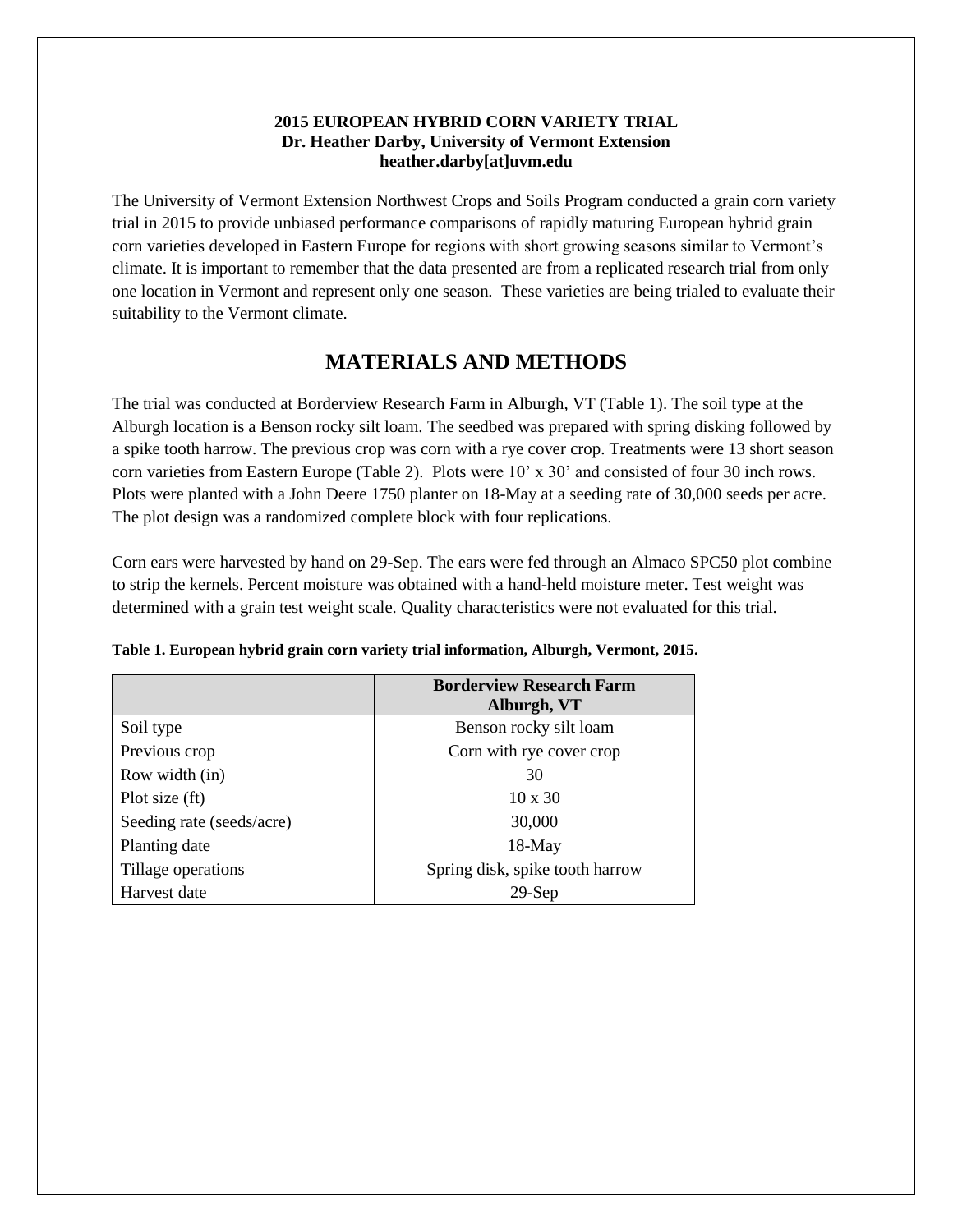| <b>Variety</b> | <b>Country of origin</b> | <b>Developer</b>                                |
|----------------|--------------------------|-------------------------------------------------|
| Bejon          | Poland                   | Hodowla Roślin Smolice                          |
| Cebesto        | Czech Republic           | <b>OSEVA</b>                                    |
| Cedrak         | Czech Republic           | <b>OSEVA</b>                                    |
| Citrinia       | Czech Republic           | <b>OSEVA</b>                                    |
| Jauor          | Poland                   | Hodowla Roślin Smolice                          |
| Kosynier       | Poland                   | Hodowla Roślin Smolice                          |
| <b>NS1070</b>  | Serbia                   | Institute of Field & Vegetable Crops - Novi Sad |
| NS1090         | Serbia                   | Institute of Field & Vegetable Crops - Novi Sad |
| Pyroxenia      | Czech Republic           | <b>OSEVA</b>                                    |
| SMH34613       | Poland                   | Hodowla Roślin Smolice                          |
| <b>Smolik</b>  | Poland                   | Hodowla Roślin Smolice                          |
| Tyrkizia       | Czech Republic           | <b>OSEVA</b>                                    |
| Zeta 200       | Czech Republic           | <b>OSEVA</b>                                    |

**Table 2. European hybrid corn varieties evaluated in Alburgh, Vermont, 2015.**

Yield data and stand characteristics were analyzed using mixed model analysis using the mixed procedure of SAS (SAS Institute, 1999). Replications within trials were treated as random effects, and varieties were treated as fixed. Variety mean comparisons were made using the Least Significant Difference (LSD) procedure when the F-test was considered significant  $(p<0.10)$ .

Variations in yield and quality can occur because of variations in genetics, soil, weather, and other growing conditions. Statistical analysis makes it possible to determine whether a difference among hybrids is real or whether it might have occurred due to other variations in the field. At the bottom of each table a LSD value is presented for each variable (i.e. yield). Least Significant Differences (LSDs) at the 0.10 level of significance are shown. Where the difference between two hybrids within a column is equal to or greater than the LSD value at the bottom of the column, you can be sure that for 9 out of 10 times, there is a real difference between the two hybrids. Hybrids that were not significantly lower in

performance than the highest hybrid in a particular column are indicated with an asterisk. In the following example, hybrid C is significantly different from hybrid A but not from hybrid B. The difference between C and B is equal to 1.5, which is less than the LSD value of 2.0. This means that these hybrids did not differ in yield. The difference between C and A is equal to 3.0, which is greater than the LSD value of 2.0. This means that the yields of these hybrids were significantly different from one another.

| <b>Hybrid</b> | Yield  |
|---------------|--------|
| A             | 6.0    |
| B             | $7.5*$ |
| $\mathcal{C}$ | $9.0*$ |
| LSD.          | 2.0    |

#### **RESULTS AND DISCUSSION**

Seasonal temperature and precipitation recorded at Borderview Research Farm in Alburgh, VT are reported in Table 3. Temperatures through most of the growing season were near historical averages, with warmer than normal temperatures at the beginning and end of the growing season (May and September). Rainfall through the growing season was much less than normal – a total of 11.42 inches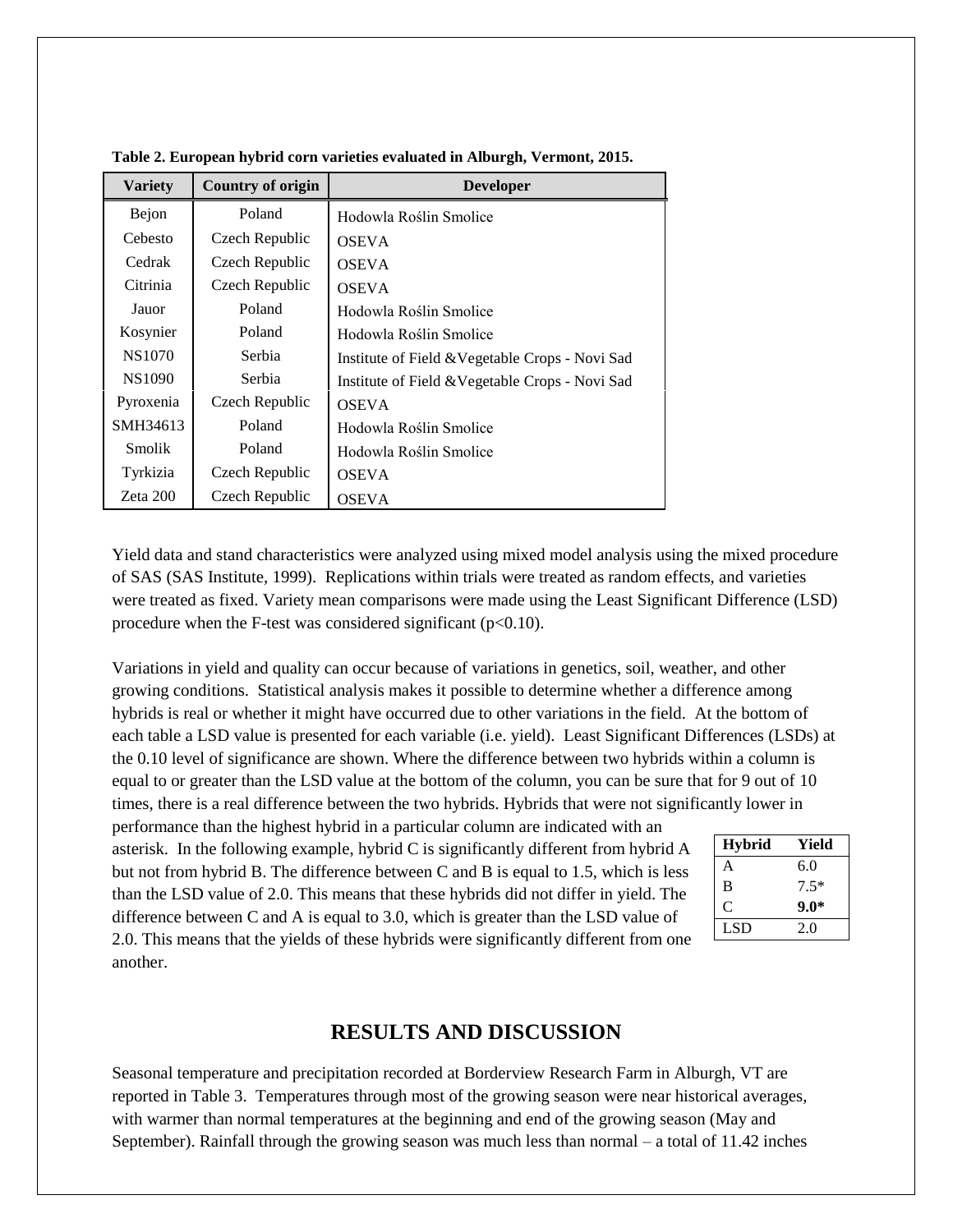below normal through the growing season. There was a total of 2522 Growing Degree Days (GDDs) for May through September—310 GDDs more than the historical average.

| Alburgh, VT                       | April   | May     | June   | July    | August  | September |
|-----------------------------------|---------|---------|--------|---------|---------|-----------|
| Average temperature $(^{\circ}F)$ | 43.4    | 61.9    | 63.1   | 70.0    | 69.7    | 65.2      |
| Departure from normal             | $-1.4$  | 5.5     | $-2.7$ | $-0.6$  | 0.9     | 4.6       |
|                                   |         |         |        |         |         |           |
| Precipitation (inches)            | 0.09    | 1.94    | 6.42   | 1.45    | 0.00    | 0.34      |
| Departure from normal             | $-2.73$ | $-1.51$ | 2.73   | $-2.70$ | $-3.91$ | $-3.30$   |
|                                   |         |         |        |         |         |           |
| Growing Degree Days (base 50°F)   | 22      | 376     | 399    | 630     | 626     | 470       |
| Departure from normal             | 22      | 177     | $-75$  | $-10$   | 45      | 152       |

| Table 3. Summarized weather data for 2015 - Alburgh, VT. |  |
|----------------------------------------------------------|--|
|----------------------------------------------------------|--|

Based on weather data from a Davis Instruments Vantage Pro2 with WeatherLink data logger.

Historical averages are for 30 years of NOAA data (1981-2010) from Burlington, Vermont.

Yield results and harvest characteristics are listed in Table 4. There was little lodging and no significant difference among varieties for lodging. Several varieties (NS1090, Jauor, Kosynier, and Bejon) displayed no lodging on any plots. There was no significant difference in populations (plants per acre). The average moisture at the time of harvest was 18.9%. The varieties with low moistures may indicate that they will dry down better within a shorter grower season. The test weight for all varieties except Tyrkizia was above the industry standard of 56 lbs per bushel. The variety Pyroxenia had the highest yield of 107 bushels per acre at 15.5% moisture, statistically the same as the Bejon, Cebesto, SMH34613, Tyrkizia, Citrinia, NS1090, Jauor, Cedrak, and Smolik varieties. The average yield for the trial was 4.39 tons per acre or 90 bushels per acre (Figure 1). Interestingly, the plant populations did not correlate with yield. The variety with the highest yields had among the lowest populations. Overall, the trial had relatively low plant populations which may have been a result of heavy rainfall following planting.

| <b>Variety</b> | Population  | Lodging | <b>Moisture</b> | <b>Test</b><br>weight | <b>Yield at</b><br>$15.5\%$<br>moisture | <b>Yield at</b><br>15.5%<br>moisture |
|----------------|-------------|---------|-----------------|-----------------------|-----------------------------------------|--------------------------------------|
|                | plants/acre | $\%$    | $\%$            | lbs/bushel            | tons/acre                               | bushels/acre                         |
| Bejon          | 27225       | 0.00    | $18.4*$         | $62.5*$               | $5.15*$                                 | $105*$                               |
| Cebesto        | 24394       | 1.25    | $18.8*$         | $60.6*$               | $4.96*$                                 | $101*$                               |
| Cedrak         | 27443       | 8.75    | 17.6            | 62.6                  | $4.15*$                                 | 84.7*                                |
| Citrinia       | 23305       | 3.75    | $18.6*$         | $60.3*$               | $4.77*$                                 | 97.4*                                |
| Jauor          | 26572       | 0.00    | 22.3            | 58.4                  | $4.45*$                                 | $90.8*$                              |
| Kosynier       | 27661       | 0.00    | $18.9*$         | $59.7*$               | 3.68                                    | 75.0                                 |
| <b>NS1070</b>  | 27443       | 1.25    | $19.6*$         | $61.3*$               | 3.31                                    | 67.6                                 |
| <b>NS1090</b>  | 28750       | 0.00    | $20.4*$         | $59.7*$               | $4.72*$                                 | $96.3*$                              |
| Pyroxenia      | 23305       | 3.75    | 22.9            | 58.3                  | 5.25                                    | 107                                  |
| SMH34613       | 27225       | 1.25    | $19.1*$         | $60.2*$               | $4.85*$                                 | 98.9 <sup>*</sup>                    |
| Smolik         | 27661       | 8.75    | $18.5*$         | $59.7*$               | $4.07*$                                 | 83.1                                 |
| Tyrkizia       | 25483       | 8.75    | 20.7            | 55.5                  | $4.85*$                                 | 98.9*                                |
| Zeta 200       | 26354       | 3.75    | $19.6*$         | 58.3                  | 2.87                                    | 58.7                                 |

**Table 4. Harvest characteristics of 13 Polish grain corn varieties – Alburgh, VT, 2015.**